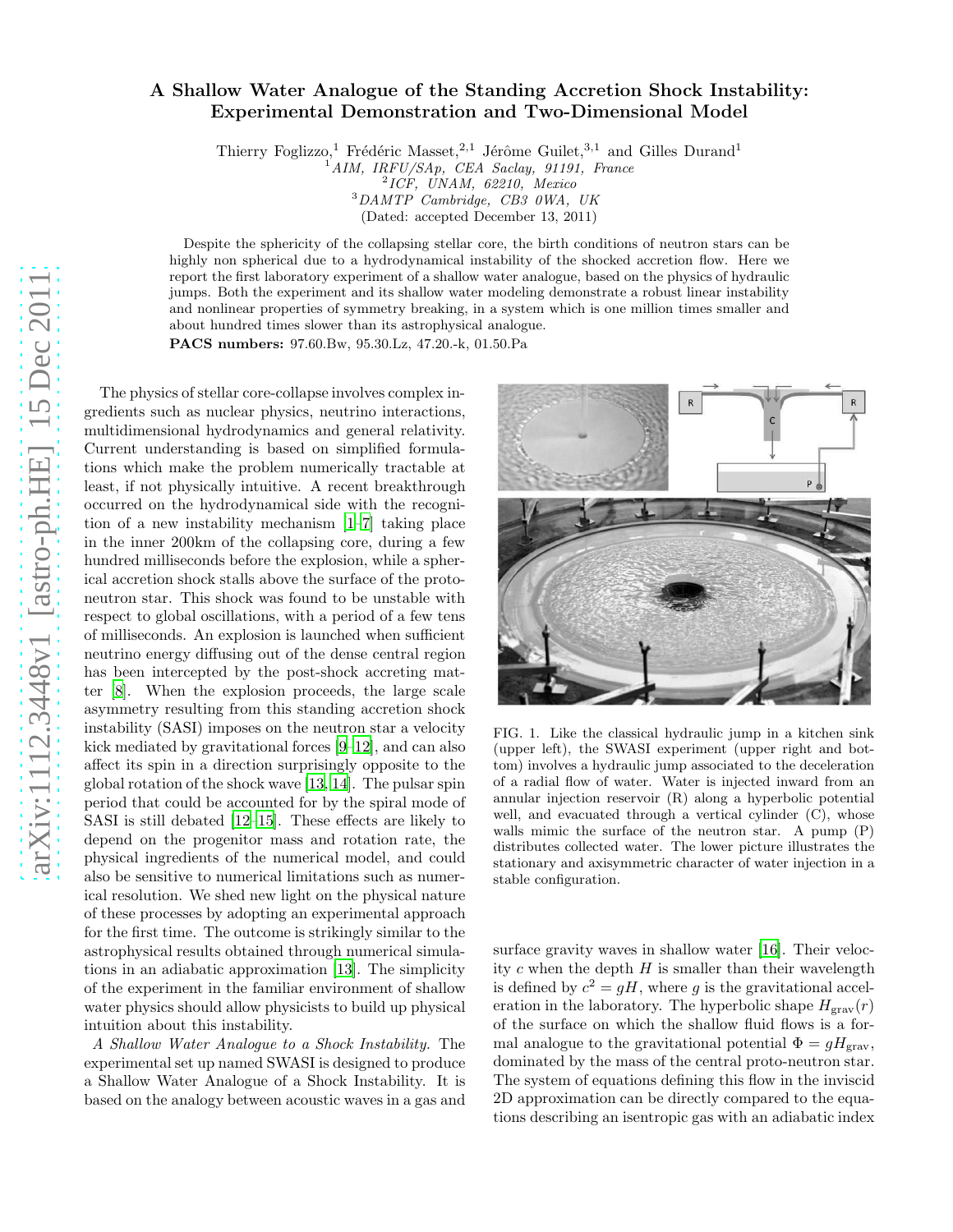$\gamma = 2$  [\[17\]](#page-3-9), where the compressible gas density plays the same role as the depth of the fluid layer in the experiment:

<span id="page-1-1"></span>
$$
\frac{\partial H}{\partial t} + \nabla \cdot (Hv) = 0, \qquad (1)
$$

$$
\frac{\partial v}{\partial t} + (\nabla \times v) \times v + \nabla \left(\frac{v^2}{2} + c^2 + \Phi\right) = 0. \quad (2)
$$

The Froude number  $Fr = |v|/c$  comparing the fluid velocity  $v$  to the wave velocity plays the same role as the Mach number in a gas. Shock waves are analogue to hydraulic jumps [\[16](#page-3-8)]. Both can be idealized as sharp discontinuities where the mass flux and momentum flux are conserved. In contrast with the kitchen sink experiment [\[18\]](#page-3-10) (Fig. [1,](#page-0-0) upper left), the fluid is injected inward in the SWASI experiment (Fig. [1,](#page-0-0) bottom). The inner boundary is made of a vertical pipe such that water accumulating in the gravitational potential is continuously extracted by spilling over its upper edge (Fig. [1,](#page-0-0) upper right). The height of the upper edge of the inner cylinder defines a pressure threshold over which water is efficiently evacuated. It is adjusted vertically in order to choose the radius of the hydraulic jump ( $r_{jp} \sim 20$ cm). Conveniently simple, this inner boundary could be interpreted as an analogue of a cooling process such as neutrino emission close to the neutrinosphere, which decreases the energy of the gas when the density and temperature are high enough. The experiment size was chosen large enough in order to minimize the effects of viscosity: the viscous drag is negligible except in the thin layer ahead of the jump. The injection radius is 32cm, and the radius of the inner cylinder is  $r_* = 4$ cm. The shape of the gravitational potential is described by  $dH_{\text{grav}}/dr = (5.6 \text{cm}/r)^2$ . Accreted water is pumped back into the annular reservoir through 16 pipes. A layer of sand dampens any inhomogeneity before injection.

Despite its simple set up, this experiment is expected to capture some hydrodynamical properties of the accreting gas in the equatorial plane of the stellar core [\[14,](#page-3-6) [19\]](#page-3-11), particularly those observed in the adiabatic approximation [\[13\]](#page-3-5). The shallow water model can be scaled using the jump radius  $r_{jp}$  as distance unit, the free fall velocity  $v_{\text{ff}} \equiv (2gH_{\text{grav}}^{\text{jp}})^{1/2}$  as velocity unit, and the free fall timescale  $t_{\text{ff}}^{\text{jp}} \equiv r_{\text{jp}}/v_{\text{ff}}$  as time unit. The dimensionless solution depends on three parameters only [\[17\]](#page-3-9): the relative size of the inner boundary  $r_*/r_{\rm jp}$ , the pre-shock velocity  $v_1/v_{\rm ff}$  and the Froude number  $Fr_1$  ahead of the shock. The experimental results can be scaled to astrophysical proportions by using the ratio  $r_{\rm sh}/r_{\rm jp} \sim 10^6$  for distances, and the ratio  $t_{\rm ff}^{\rm sh}/t_{\rm ff}^{\rm jp}$  for timescales:

<span id="page-1-0"></span>
$$
\frac{t_{\rm ff}^{\rm sh}}{t_{\rm ff}^{\rm ip}} \equiv \left(\frac{r_{\rm sh}}{r_{\rm jp}}\right)^{\frac{3}{2}} \left(\frac{r_{\rm jp} g H_{\rm grav}^{\rm ip}}{GM_{\rm NS}}\right)^{\frac{1}{2}} \sim 1.4 \times 10^{-2},\tag{3}
$$

where  $M_{\text{NS}} \sim 1.2 M_{\text{sol}}$  is the mass of the proto-neutron star and G is the gravitational constant.

Surface gravity waves and advected vorticity perturbations present in shallow water are directly comparable to acoustic and vorticity waves in a compressible gas. These are a possible source of an unstable cycle similar to the advective-acoustic cycle in SASI [\[2](#page-3-12)[–7\]](#page-3-1) and also comparable to the vortical-acoustic cycle seen in a shocked isothermal gas [\[20\]](#page-3-13).

Symmetry breaking. Indeed, as the water flux is increased, a large scale instability sets in through growing oscillations of the hydraulic jump (Fig. [2,](#page-2-0) left). This instability is also observed in numerical simulations [\[21](#page-3-14)] of the experimental setup in the 2D shallow water approximation (Fig. [2,](#page-2-0) right). The visual resemblance with astrophysical simulations is supported theoretically by the formal similarity between the set of shallow water equations and the set of adiabatic gas equations used in [\[13\]](#page-3-5). A perturbative analysis of the shallow water equations [\[17](#page-3-9)] reveals a SASI-like instability dominated by the global mode m=1 in most of the parameter space (Fig. [4\)](#page-2-1). The oscillation period measured in the experiment is in excellent agreement with both the perturbative analysis and the numerical simulations (Fig. [3\)](#page-2-2). Using the scaling factor in Eq. [\(3\)](#page-1-0), an oscillation frequency of 3s and a growth rate of  $0.2s^{-1}$  in the experiment for  $v_1/v_{\rm ff} \sim 1$ ,  $r_{\rm ip}/r_* = 5$  and Fr<sub>1</sub> ~ 4 would correspond to an oscillation period of 42ms and a growth time of 70ms on an astrophysical scale, which are comparable to the values measured in core-collapse models (e.g. Fig. 17 in [\[4](#page-3-15)]).

Like 3D astrophysical simulations [\[13,](#page-3-5) [14\]](#page-3-6), the experiment displays both the sloshing and the spiral modes (movies M1, M2, M3 [\[21](#page-3-14)]). These are easily triggered depending on the random initial perturbations, as expected since they have the same linear growth rates. However they interact during the nonlinear phase of their evolution, ultimately favoring a single right or left spiral mode even though the injected flow contains no angular momentum. This nonlinear behavior, first noted in astrophysical numerical simulations [\[13\]](#page-3-5), is clearly observed in the experiment if the instability is vigorous (movies M2, M3 and M5 [\[21](#page-3-14)]). The shape and dynamical evolution of the hydraulic jump in the nonlinear regime is remarkably akin to the astrophysical numerical simulations [\[13,](#page-3-5) [14,](#page-3-6) [19](#page-3-11), [22](#page-3-16)], with the formation of a triple point when the spiral mode reaches nonlinear amplitudes (Fig. [2,](#page-2-0) movie M6 [\[21](#page-3-14)]). Another striking similarity is the fact that the angular momentum of the accreted fluid is opposite to the direction of rotation of the hydraulic jump. This is made visible in the experiment by using a light horizontal bar freely rotating on a vertical axis, with both ends bent vertically and immersed in the flowing water. The hydraulic jump and the horizontal bar systematically rotate in opposite directions (Fig. [2](#page-2-0) and movies M4, M5 [\[21\]](#page-3-14)).

Effect of the bottom drag for a viscous fluid. The Reynolds number in the experiment can be defined using the viscosity  $\nu$  of water, the fluid velocity  $\nu$  and depth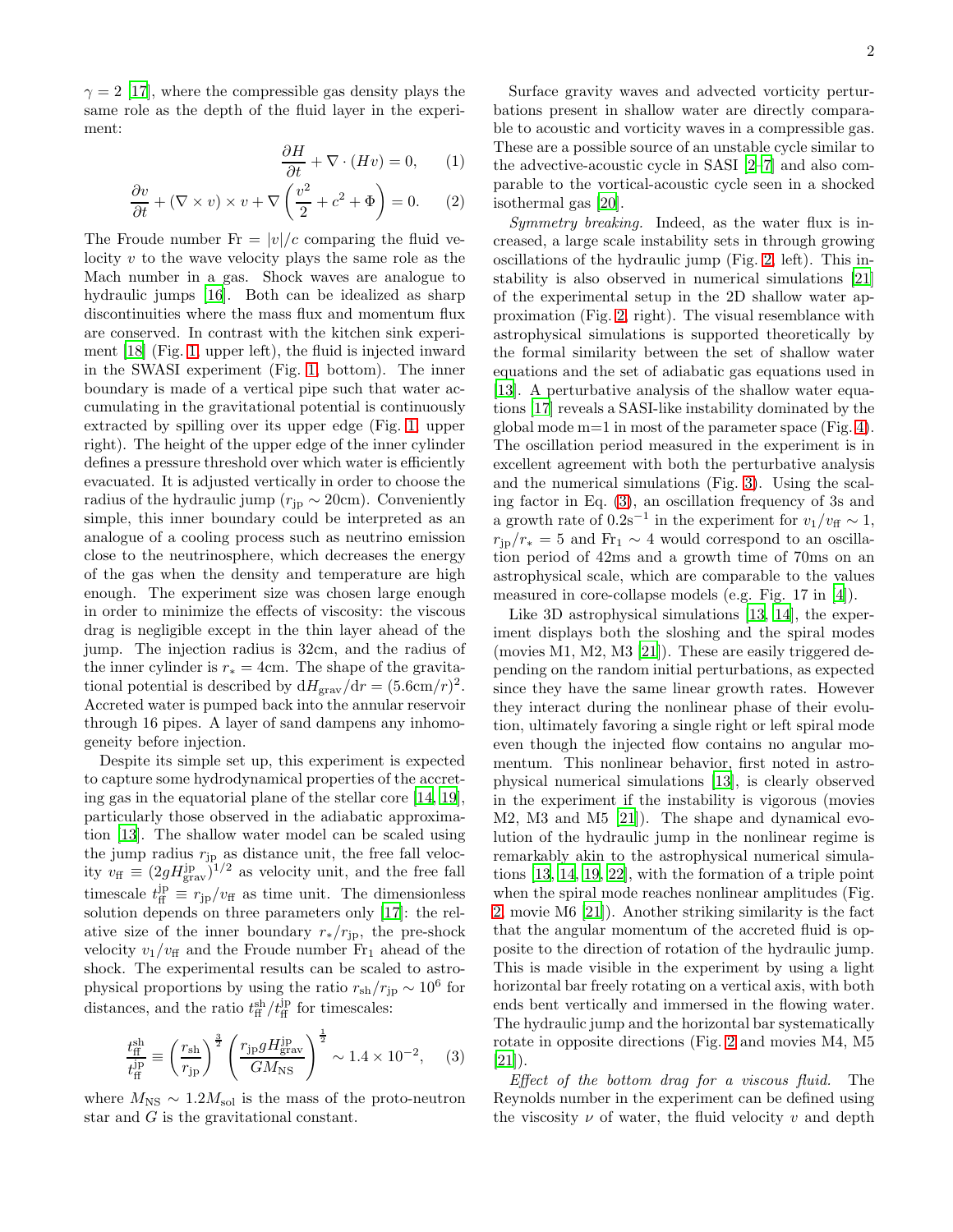

<span id="page-2-0"></span>FIG. 2. The hydraulic jump governed by a spiral mode displays a rotating triple point both in the experiment (left) and in the numerical simulation of 2D shallow water equations (right). The altitude of the free surface (upper right) and the vorticity (lower right) are shown. The same shape and dynamics are observed in astrophysical simulations [\[13](#page-3-5)]. The angular momentum in the accreted flow is visualized by a horizontal bar in the experiment (lower left). It spins in the direction opposite to the hydraulic jump (movie M4 [\[21](#page-3-14)]). The vorticity trails shown in the numerical simulation (lower right) of the experiment illustrate these counterrotating motions (movie M6 [\[21\]](#page-3-14)).



<span id="page-2-2"></span>FIG. 3. The oscillation period measured in the experiment, shown here as a function of the jump radius, is well captured by both the perturbative analysis and the numerical simulation. Error bars relative to the measurement of the jump radius ( $\pm 5$ mm) and the oscillation period ( $\pm 3.5\%$ ) are indicated. The measured flow rate is  $1L/s$  ( $\pm 5\%$ ) and the injection slit size is  $0.74$ mm  $(\pm 0.02$ mm).



<span id="page-2-1"></span>FIG. 4. The stability of the flow depends on the strength of the hydraulic jump measured by the pre-jump Froude number  $Fr_1$ , and the pre-jump velocity  $v_1$  measured in units of the free-fall velocity  $v_{\rm ff}$  along the potential surface. The growth rate of the dominant  $m = 1$  mode, deduced from the perturbative analysis of the 2D shallow water model, is displayed by contour lines for 0, 0.035, 0.07, 0.105, 0.14,  $0.175 \left(\frac{t^{\mathrm{jp}}}{\mathrm{ff}}\right)^{-1}$ , for a jump radius  $r_{jp}/r_* = 4.9$  ( $t_{ff}^{jp} = 0.35$ s). The symbols '+' indicate the set of parameters used in experiments showing a robust  $m = 1$  instability, the filled square corresponds to the parameters of Fig. [3.](#page-2-2) Dashed lines of constant flow rate  $(0.5, 1.5, \text{ and } 2.5, L/s)$  from bottom to top correspond to a Reynolds number 408, 1224 and 2040 respectively, measured at the jump radius.

H. It is smallest in the outer part of the experiment and inversely scales with radius:  $\mathcal{R}e \equiv Hv/\nu = Q/2\pi\nu r$ where  $Q$  is the injected flow rate. According to Fig. [4,](#page-2-1) the Reynolds number at the shock radius is in the range 500- 2000 within the parameters of the experiment, which supports the laminar approximation for the viscous drag [\[23\]](#page-3-17), proportional to  $v/H^2$ . This viscous drag is non negligible only in the most shallow layer ahead of the hydraulic jump. The strength of the viscous drag has been estimated experimentally in a stationary supercritical flow  $(Fr> 1)$  by measuring the radial profile of the potential surface and the free surface of the fluid between  $R = 6$ cm and  $R = 31$ cm for an injection slit size of 1.3mm and a flow rate of  $1.15L/s$ . The corresponding velocity profile was best fitted with an effective viscosity coefficient  $\bar{\nu} = 0.03$  cm<sup>2</sup>/s, such that the viscous drag is written as an additional term  $\bar{\nu}v/H^2$  in Eq. [\(2\)](#page-1-1). The perturbative analysis [\[17\]](#page-3-9) of the 2D shallow water model assumes that this parameter is a constant.

In order to stress the analogy between the dynamics of the post-jump region in the experiment and the dynamics of the post-shock region in the astrophysical simulations, the flow parameters were chosen according to their values at the shock (velocity and Froude number) rather than at injection. Measuring the pre-jump velocity in units of the inviscid free fall velocity in Fig. [4,](#page-2-1) the contour lines showing the growth rate of the instability for  $\bar{\nu} = 0.03$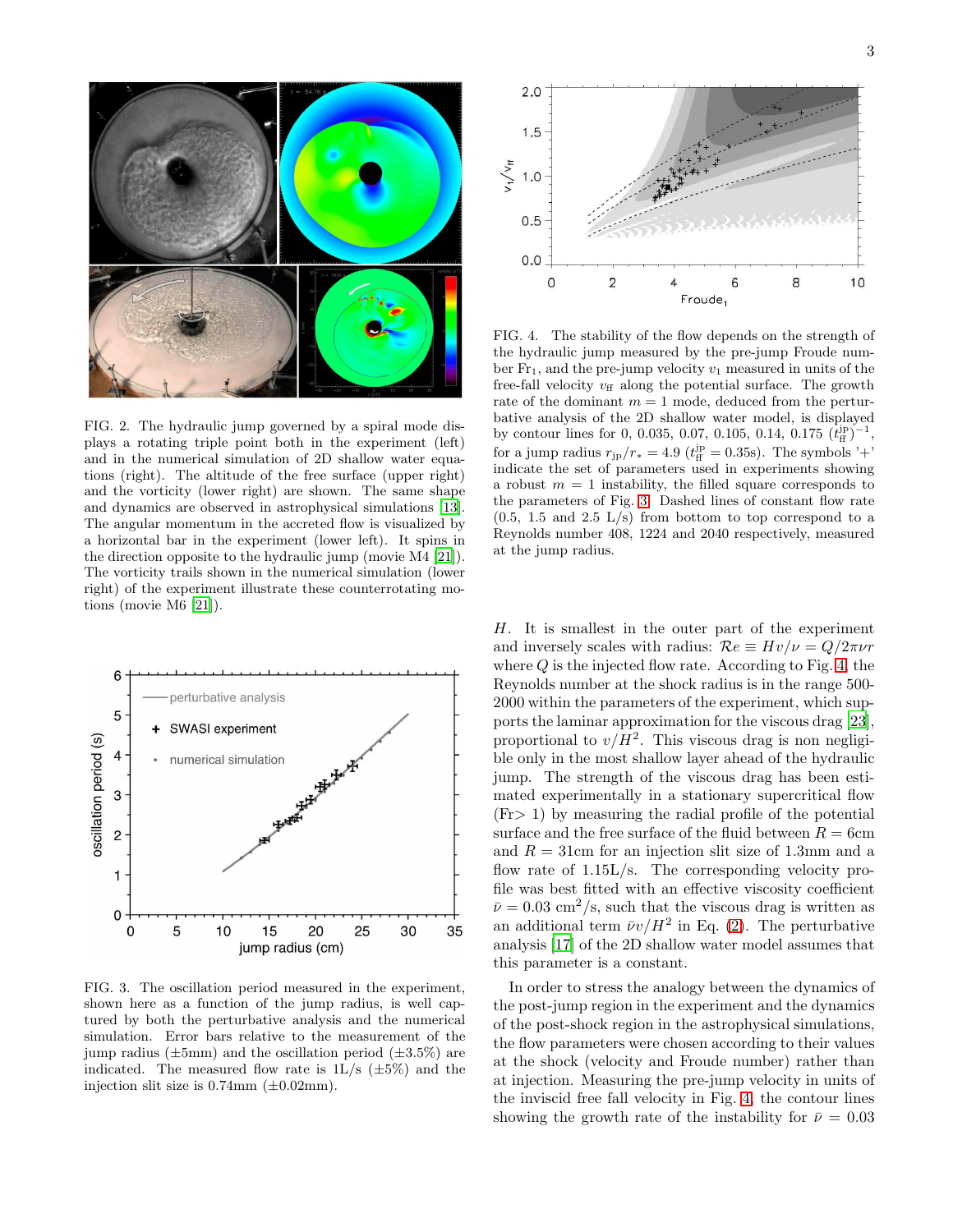$\text{cm}^2/\text{s}$  are well approximated by those obtained for an inviscid flow.

Modeling approximations. The hydraulic jump has been modeled as a simple discontinuity where energy is dissipated through a viscous roller of negligible radial extension. In reality, depending on the strength of the jump, small scale waves can be generated which may interfere with the global instability for some parameters. Intermittent behavior of hydraulic jumps are well known in the range  $2.5 < Fr < 4.5$ , while steadier jumps are expected in the range  $4.5 < Fr < 9$  [\[24](#page-3-18)]. This latter is more typical of pre-shock Mach numbers relevant to corecollapse studies. The experiments showed possible interferences between the intermittent character of the jump and the global instability for  $Fr < 3$ . Fig. [4](#page-2-1) shows the set of most robust experiments performed for  $Fr > 3.3$ . The transition to turbulence, expected around Re= 2000, would require a different prescription for the viscous drag (proportional to  $v^2/H$ ). Viscosity in the horizontal plane and surface tension have been neglected. The vertical structure of the flow has been idealized in order to obtain a 2D description of the experiment. A more accurate modeling of this vertical structure could be obtained by introducing the Coriolis and Boussinesq correction coefficients [\[25\]](#page-3-19) for the kinetic energy and the momentum equations, in the St Venant system and in the boundary conditions. Such quantitative improvement would be at the expense of the simplicity of the analogy with gas equations.

A new tool for supernova physics. Drawing a parallel between stellar explosions and shallow water physics is unexpected, but is deeply rooted in the universality of the laws of fluid mechanics. The complementarity between the experimental and numerical approaches is beneficial because their inherent limitations are different. The experiment together with its idealized modeling demonstrated the robustness of the SASI instability in a converging flow, even in a fluid without entropy gradients. This emphasizes implicitly the importance of vorticity perturbations, like in the vortical-acoustic cycle in an isothermal flow [\[20\]](#page-3-13). This new tool will be used to characterize nonlinear effects determining both the saturation amplitude and the interaction between right and left spiral modes. The saturation amplitude in the inviscid approximation is expected to be governed by the parasitic growth of the Kelvin-Helmholtz instability [\[26\]](#page-3-20), apparent in the numerical simulations (Fig. [2](#page-2-0) lower right). Furthermore, a global rotation of the experiment will be introduced in order to mimic stellar spin. This is expected to accelerate the growth of the spiral mode rotating in the same direction as the progenitor [\[13,](#page-3-5) [27\]](#page-4-0) and enhance the influence of SASI on the angular momentum budget of the accretor.

This shallow water analogue of a shock instability belongs to the rare category of physical processes which are astrophysically relevant, accessible on Earth at normal temperature and pressure, and low cost. It is both a new research instrument for supernova science and an original tool for public outreach.

The design and building of the experiment benefited from the help of P. Mulet, E. Grégoire, L. Rodriguez, F. Boissonnet and V. Foglizzo. This work is part of ANR funded projects Vortexplosion ANR-06-JCJC-0119 and SN2NS ANR-10-BLAN-0503. J.G. acknowledges support from STFC.

- <span id="page-3-0"></span>[1] J. Blondin, A. Mezzacappa, and C. DeMarino., Astrophys. J. 584, 971 (2003).
- <span id="page-3-12"></span>[2] N. Ohnishi, K. Kotake, and S. Yamada, Astrophys. J. 641, 1018 (2006).
- [3] T. Foglizzo, P. Galletti, L. Scheck, and H.-T. Janka, Astrophys. J. 654, 1006 (2007).
- <span id="page-3-15"></span>[4] L. Scheck, H.-T. Janka, T. Foglizzo, and K. Kifonidis, Astron. Astrophys. 477, 931 (2008).
- [5] T. Foglizzo, Astrophys. J.  $694$ , 820 (2009).<br>[6] R. Fernandez and C. Thompson, Astrophys.
- R. Fernandez and C. Thompson, Astrophys. J. 697, 1827 (2009).
- <span id="page-3-1"></span>[7] J. Guilet and T. Foglizzo, ArXiv e-prints (2011), [arXiv:1112.1427 \[MNRAS, in press\].](http://arxiv.org/abs/1112.1427)
- <span id="page-3-2"></span>[8] A. Marek and H.-T. Janka, Astrophys. J. 694, 664 (2009).
- <span id="page-3-3"></span>[9] L. Scheck, H.-T. J. T. Plewa, K. Kifonidis, and E. Müller, Phys. Rev. Lett. 92, 011103 (2004).
- [10] L. Scheck, K. Kifonidis, H.-T. Janka, and E. Müller, Astron. Astrophys. 457, 963 (2006).
- [11] J. Nordhaus, T. Brandt, A. Burrows, E. Livne, and C. Ott, Phys. Rev. D 82, 103016 (2010).
- <span id="page-3-4"></span>[12] A. Wongwathanarat, H.-T. Janka, and E. Müller, Astrophys. J. 725, L106 (2010).
- <span id="page-3-5"></span>[13] J. Blondin and A. Mezzacappa, Nature 445, 58 (2007).
- <span id="page-3-6"></span>[14] R. Fernandez, Astrophys. J. 725, 1563 (2010).
- <span id="page-3-7"></span>[15] E. Rantsiou, A. Burrows, J. Nordhaus, and A. Almgren, Astrophys. J. 732, 57 (2011).
- <span id="page-3-8"></span>[16] L. Landau and E. Lifchitz, "Theoretical physics 6. fluid mechanics," (Pergamon Press, 1987) Chap. 108, 2nd ed.
- <span id="page-3-9"></span>[17] (Supplementary Material), a description of the set of equations defining the 2D model and the numerical technique used for the simulations are available at http://link.aps.org/supplemental/ (also http://irfu.cea.fr/Projets/SN2NS/outreach.html).
- <span id="page-3-10"></span>[18] E. Watson, J. Fluid Mech. 20, 481 (1964).
- <span id="page-3-11"></span>[19] J. Blondin and S. Shaw, Astrophys. J. 656, 366 (2007).
- <span id="page-3-13"></span>[20] T. Foglizzo, Astron. Astrophys. 392, 353 (2002).
- <span id="page-3-14"></span>[21] (Supplementary Material), the movies of both the experiment and its numerical modeling are available at http://link.aps.org/supplemental/ (also http://irfu.cea.fr/Projets/SN2NS/outreach.html).
- <span id="page-3-16"></span>[22] W. Iwakami, K. Kotake, N. Ohnishi, S. Yamada, and K. Sawada, Astrophys. J. 678, 1207 (2008).
- <span id="page-3-17"></span>[23] L. Moody, Trans. Am. Soc. Mech. Eng. 66, 671 (1944).
- <span id="page-3-18"></span>[24] V. Chow, Open Channel Hydraulics (McGraw-Hill International, New York, 1973).
- <span id="page-3-19"></span>[25] H. Chanson, "The hydraulics of open channel flow: an introduction," (Elsevier, 2004) Chap. 3.2.2, pp. 27–29.
- <span id="page-3-20"></span>[26] J. Guilet, J. Sato, and T. Foglizzo, Astrophys. J. 713,